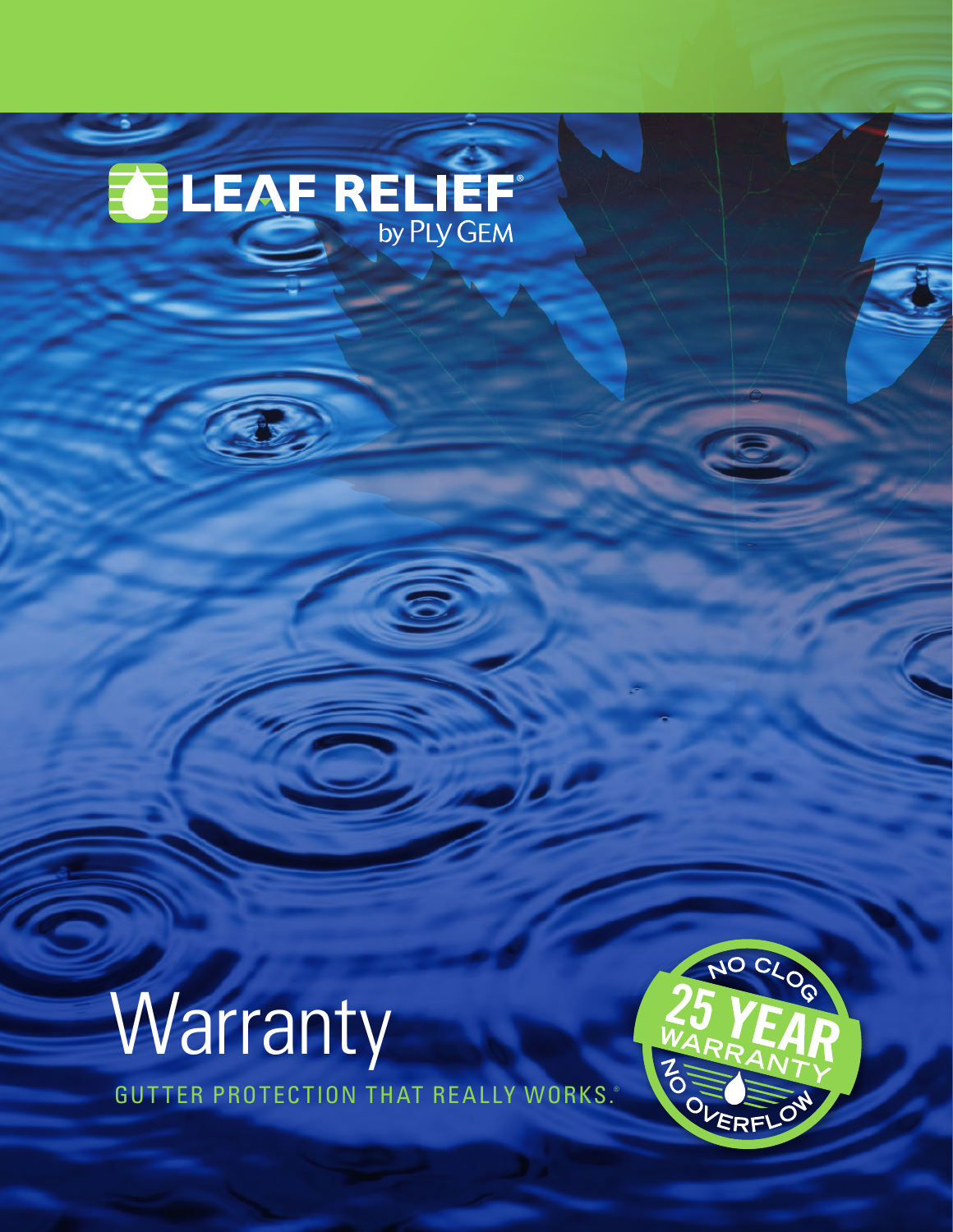# REGISTERED 25 -YEAR LIMITED WARRANTY

Leaf Relief manufactures Leaf Relief® (the "Product") in accordance with high standards and tight quality controls. The Product will not rust, burn, support combustion, split or crack due to cold weather because it is made of aluminum.

#### **WHAT DOES THIS WARRANTY COVER?**

#### **Manufacture**

Leaf Relief warrants to you, the owner of the property at the time the Product was installed, that the Product is free from defects in material and workmanship in the course of manufacture, and that the finish on the Product will not chip or blister under conditions of ordinary wear, if installed according to our specifications. This Warranty is limited to the terms and conditions, exclusions and limitations, requirements and legal rights stated in this Warranty.

#### **Performance**

Leaf Relief warrants to you, the owner of the property at the time the Product was installed, that when installed in the manner specified by Leaf Relief, the Product will keep gutters from becoming clogged and overflowing as a result of the interior of the gutter or downspouts filling with debris such as leaves, twigs, needles, or seeds. This Warranty is limited to the terms and conditions, exclusions and limitations, requirements and legal rights stated in this Warranty.

#### **HOW LONG DOES THE COVERAGE LAST?**

This Registered 25-Year Limited Warranty lasts for twenty-five (25) years on the property on which the Product was originally applied ("Property") so long as you own the Property. This Registered 25-Year Limited Warranty may be transferred one time with the Property. However, upon the transfer, the Warranty period will be no more than 25 years from the date of original installation of the Product on the Property, prorated in accordance with the Warranty Coverage Schedule below. In the event of a transfer of this Warranty, this Warranty may not be further transferred.

#### **WHAT WILL WE DO?**

You must notify us in accordance with the notice requirements outlined below, and we must validate the complaint. Upon the notification and validation, we will undertake the following; If there is a defect in the manufacture of the Product, at our sole option, we will either repair, replace or refund the purchase price of the originally installed Product found to be defective (in the event that we choose to replace the Product, we will only be responsible for providing materials, and will not be responsible for the cost of labor to install new Product). In the event the Product fails to perform as stated, Leaf Relief will cover the reasonable cost of labor to clear any obstructions in the gutter or downspout caused by the failure of the Product to perform as warranted, and repair or replace the Product if required. We will not be responsible for any cost or expense to clear any blockage or obstruction which is determined to be below grade. Our obligations under this Warranty will in no event exceed the purchase price of the originally installed Product found to be defective. Any additional costs and expenses beyond these amounts are your responsibility. In the event of repair or replacement under this Warranty, the Warranty applicable to the replacement material or to the repaired Product will extend only for the time remaining under the original Warranty.

#### **WHAT DOESN'T THIS WARRANTY COVER?**

This Warranty does not cover:

- damage of any kind resulting from faulty or improper installation;
- changes in surface color resulting from chalking, fading, soiling or staining. Exposure to the elements may cause these changes over time; the degree to which weathering occurs will vary depending on air quality, the building's location and other local conditions over which we have no control;
- accidental damage;
- settlement; • structural shrinkage or distortion of the property structure;
- fire;
- lightning, hurricane, tornado, windstorm, earthquake, hail or other acts of God;
- harmful chemicals (including harmful cleaning compounds and pesticides);
- fumes or vapors;
- surface deterioration due to air pollution;
- misuse or abuse;
- vandalism;
- airborne stains, mold and mildew accumulation; • any cost or expense incurred to clear any blockage or obstruction which is
- determined to be below grade;
- impact of foreign objects (including hail);
- warping or distortion due to exposure to excessive heat sources (e.g., barbecue grills) or exposure to unusual or excessive reflective heat sources (e.g., skylight or window reflection, roofing materials, pools, decks, blacktop or concrete materials.);
- products that have been painted or whose surface has been altered in any way without written authorization from Leaf Relief;
- any other causes beyond our reasonable control; or
- failure to perform routine required maintenance for removal of debris laying on top of Leaf Relief product.

#### **OTHER LIMITATIONS**

- 1. This Warranty covers only genuine Leaf Relief. It is your responsibility to verify that the Product installed is Leaf Relief.
- 2. Due to normal weathering, replacement Product may differ in gloss and color from Product originally installed on the Property.
- 3. We reserve the right to discontinue or change any design or color of any of our Products at any time and without notice or liability. If, for any reason, Products of the type originally installed are no longer available from us at the time you make a Warranty claim, we may substitute another product determined by us to be of comparable quality and price.
- 4. "Never Clogs, Never Overflows" Our promise that for the 25-year duration of the Leaf Relief product warranty, so long as the product has been installed in the manner specified by Leaf Relief, the interior of your gutters will not become clogged and overflow because it fills with ordinary debris that collects in gutters such as leaves, twigs, needles, or seeds. Our product is designed to eliminate entry of this sort of debris that can otherwise create blockages in the gutter or flow to the downspout and cause damming and eventual gutter overflow.
- 5. There are no warranties on this Product other than as set forth in this Warranty. We are not liable to you for a breach of any other written or oral express warranties, such as those, if any, given to you by dealers, contractors, applicators, or distributors of the Product.
- 6. WE EXCLUDE AND ARE NOT RESPONSIBLE FOR ANY CONSEQUENTIAL OR INCIDENTAL DAMAGES ARISING OUT OF ANY BREACH OF THIS EXPRESSED WARRANTY, OR ANY OTHER ORAL, WRITTEN OR IMPLIED WARRANTY THAT MAY APPLY TO YOUR PURCHASE, AS IT RELATES TO OUR PRODUCTS. THIS IS YOUR EXCLUSIVE WARRANTY AND IS IN LIEU OF ALL OTHER WARRANTIES, EXPRESS OR IMPLIED, INCLUDING BUT NOT LIMITED TO IMPLIED WARRANTIES OF MERCHANTABILITY AND FITNESS FOR A PARTICULAR PURPOSE.
- 7. This Warranty gives you specific legal rights. You may also have other rights which vary from state to state. SOME STATES DO NOT ALLOW THE EXCLUSION OR LIMITATION OF INCIDENTAL OR CONSEQUENTIAL DAMAGES, AND SOME STATES DO NOT ALLOW LIMITATIONS ON HOW LONG AN IMPLIED WARRANTY LASTS, SO THE ABOVE LIMITATION OR EXCLUSION MAY NOT APPLY TO YOU.

#### **CARE & MAINTENANCE**

Leaf Relief is one of the most efficient gutter protection systems available today for residential applications. In most cases, dry debris are removed with wind as low as 6 miles per hour. If debris are wet or compressed, a minimum wind of 23 mph may be required. It is the responsibility of the homeowner to ensure proper debris removal from the top of the Leaf Relief to keep it working properly.

#### **DISSIMILAR MATERIALS**

Direct contact of aluminum products with certain dissimilar materials, or contact with water run-off from dissimilar materials, is likely to result in corrosion. Accordingly, care should be taken during installation to avoid contact of aluminum with dissimilar materials including dissimilar metals (e.g. copper, zinc, steel, etc.), concrete, stucco, asbestos siding, pressure treated/ pretreated lumber, roofing materials or roofing systems containing metallic granules or strips, or corrosive non-metallic materials.

#### **HOW DO YOU REGISTER YOUR WARRANTY?**

For all Leaf Relief materials used on this installation project, one Application for Warranty Registration must be completed and mailed within 30 days after original installation has been completed. Please mail it to Leaf Relief, Warranty Registration Data Center, P.O. Box 787, Wexford, PA 15090-0787. Failure to register the Warranty will not void the Warranty, but registration of this Warranty confirms the date of purchase of our Products and assists Leaf Relief in processing any Warranty claim you might have. This confirmation is of benefit to you, especially if your original proof of purchase is lost.

#### **HOW DO YOU TRANSFER YOUR WARRANTY?**

You may transfer this Warranty by providing written notice to us within 30 days after the date of transfer of ownership. In the event of a transfer of this Warranty, this Warranty may not be further transferred. The notice should include the Warranty Registration Number (if available), the address of the Property, the name and mailing address (if different) of the new owners and the date of transfer. The notice should be sent to Warranty Registration Data Center, P.O. Box 787, Wexford, PA 15090- 0787. Failure to notify Leaf Relief will not void the Warranty, but the notice will assist Leaf Relief in processing any Warranty claim. Warranty coverage upon transfer is as described in detail above. Upon any transfer of the Property, your obligations become the obligations of the new Property owners.

#### **HOW DO YOU SUBMIT A WARRANTY CLAIM?**

You must submit your claim in writing to us within the Warranty period and within a reasonable period of time after the defect is discovered. To initiate a claim, you should contact our warranty services number at 1-800-587-1339 to receive a warranty claims packet. If you would like to submit a claim request in writing, please provide the following information: a description of the claimed defect and the date the defect was discovered; the Warranty Registration Number (if available); the date of original installation; and your name, address and phone number. Written claims should be sent to Leaf Relief, Warranty Claims Department, 2600 Grand, Suite 900, Kansas City, MO 64108 or fax your information to 1-816-426-8210. Leaf Relief will provide notification of any additional information and physical evidence that may be required to process your claim.

ANY REPAIR OF THE PRODUCT UNDERTAKEN WITHOUT PRIOR WRITTEN AUTHORIZATION FROM LEAF RELIEF WILL VOID THIS WARRANTY.

#### **WARRANTY COVERAGE SCHEDULE**

| Number of Years from          | Percentage of Purchase Price of Originally  |
|-------------------------------|---------------------------------------------|
| Date of Original Installation | Installed Product Found to Be Defective for |
| to Date of Claim              | Which Leaf Relief Will Be Responsible       |
|                               |                                             |

| more than 8 but less than $10$ $\ldots$ $\ldots$ $\ldots$ $\ldots$ $\ldots$ $\ldots$ $\ldots$ $\ldots$ $\ldots$ $\ldots$ 60%                            |  |
|---------------------------------------------------------------------------------------------------------------------------------------------------------|--|
| more than 10 but less than $12$ , $\ldots$ , $\ldots$ , $\ldots$ , $\ldots$ , $\ldots$ , $\ldots$ , $\ldots$ , $\ldots$ , $\ldots$ , $40\%$             |  |
| more than 12 but less than $14$ , $\ldots$ , $\ldots$ , $\ldots$ , $\ldots$ , $\ldots$ , $\ldots$ , $\ldots$ , $\ldots$ , $20\%$                        |  |
| more than 14 $\ldots$ , $\ldots$ , $\ldots$ , $\ldots$ , $\ldots$ , $\ldots$ , $\ldots$ , $\ldots$ , $\ldots$ , $\ldots$ , $\ldots$ , $\ldots$ , $10\%$ |  |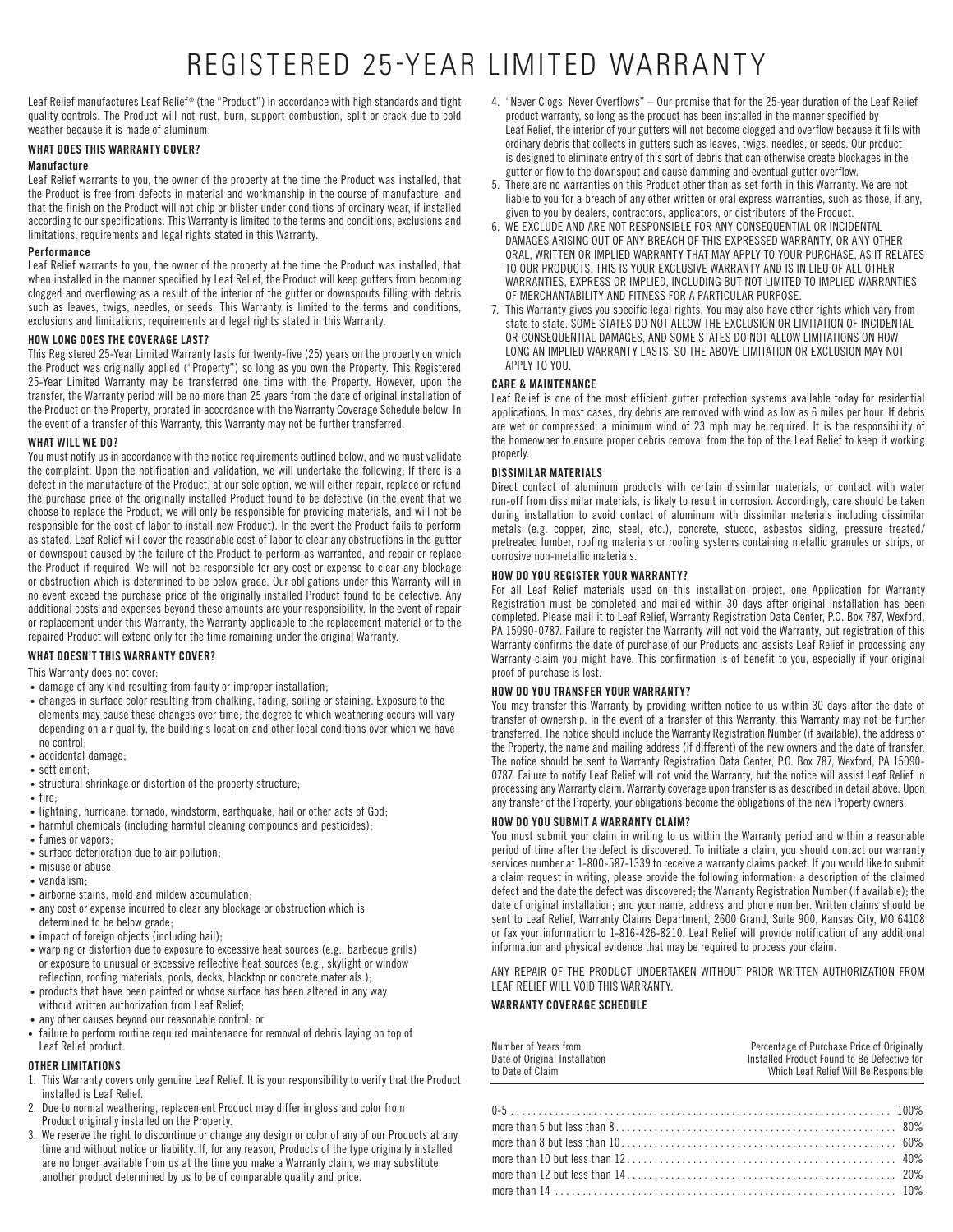

## **OUR SIGNATURE OF CONFIDENCE**

*This is to certify that Leaf Relief has been installed on the residence of:* 

*Located at:*

*Date of Installation:* 

HOMEOWNER CONTRACTOR

⋯⋯⋯⋯⋯<del>⋯</del>

## WARRANTY REGISTRATION CARD

#### **Builder/Contractor:**

*Complete this section please:*

#### **Project Information:**

| 1. Have you used gutter protection in the past 12 months?<br>$\bigcup$ Yes $\bigcap$ No                                                                                                                                                                                                                      |                                                                                                                       | COMPLETION DATE:                                                                          | HOMEOWNER NAME:                            |                |      |
|--------------------------------------------------------------------------------------------------------------------------------------------------------------------------------------------------------------------------------------------------------------------------------------------------------------|-----------------------------------------------------------------------------------------------------------------------|-------------------------------------------------------------------------------------------|--------------------------------------------|----------------|------|
|                                                                                                                                                                                                                                                                                                              | 2. How many homes per year does your company work on?                                                                 | <b>CONTRACTOR (BUILDER) NAME:</b>                                                         | ADDRESS:                                   |                |      |
|                                                                                                                                                                                                                                                                                                              | 3. About what percentage of all the homes your company worked on in<br>the past 12 months involved gutter protection? | <b>COMPANY NAME:</b>                                                                      | CITY:                                      | STATE:<br>ZIP: |      |
| company use on a $job?$ ________________.                                                                                                                                                                                                                                                                    | 4. On average, about how many feet of gutter protection does your                                                     | ADDRESS:                                                                                  | PHONE:                                     |                |      |
| 5. What was the total cost of the gutter protection job?<br>$\bigcap$ Less than \$500 $\,$                                                                                                                                                                                                                   | $\bigcirc$ \$1,000 to \$1,999                                                                                         | CITY.<br>STATE:<br>ZIP:                                                                   | <b>EMAIL ADDRESS:</b>                      |                |      |
| ◯ \$500 to \$999                                                                                                                                                                                                                                                                                             | $\bigcirc$ \$2,000 or more                                                                                            | PHONE:                                                                                    | PROJECT ADDRESS (IF DIFFERENT FROM ABOVE): |                |      |
| 6. How was the job financed?<br>$\bigcap$ Cash/Check<br>() Dealer financed<br>Other: the contract of the contract of the contract of the contract of the contract of the contract of the contract of the contract of the contract of the contract of the contract of the contract of the contract of the con | ( ) Loan<br>$\bigcup$ New Home                                                                                        | <b>EMAIL ADDRESS:</b><br><b>Products Covered Under This Warranty:</b>                     | CITY:                                      | STATE:<br>ZIP: |      |
| 7. Please indicate the type of application:                                                                                                                                                                                                                                                                  |                                                                                                                       | <b>PRODUCT</b>                                                                            |                                            | QUANTITY       |      |
| $\bigcirc$ Remodeling $\bigcirc$ New Construction $\bigcirc$ Addition                                                                                                                                                                                                                                        |                                                                                                                       | <b>LEAF RELIEF</b>                                                                        |                                            |                | Feet |
| 8. Approximately, how old is the home? _______ years.                                                                                                                                                                                                                                                        |                                                                                                                       |                                                                                           |                                            |                | Feet |
| 9. Approximately, what is the value of the home?<br>$\bigcap$ Under \$100,000<br>$\bigcirc$ \$300,000 to \$399,999<br>$\bigcap$ \$100,000 to \$199,999<br>$\bigcap$ \$400,000 +                                                                                                                              |                                                                                                                       |                                                                                           |                                            | Feet           |      |
| $\bigcirc$ \$200,000 to \$299,999                                                                                                                                                                                                                                                                            |                                                                                                                       | Mail completed Warranty Registration Card to:<br><b>Warranty Registration Data Center</b> |                                            |                |      |

P.O. Box 787, Wexford, PA 15090-0787